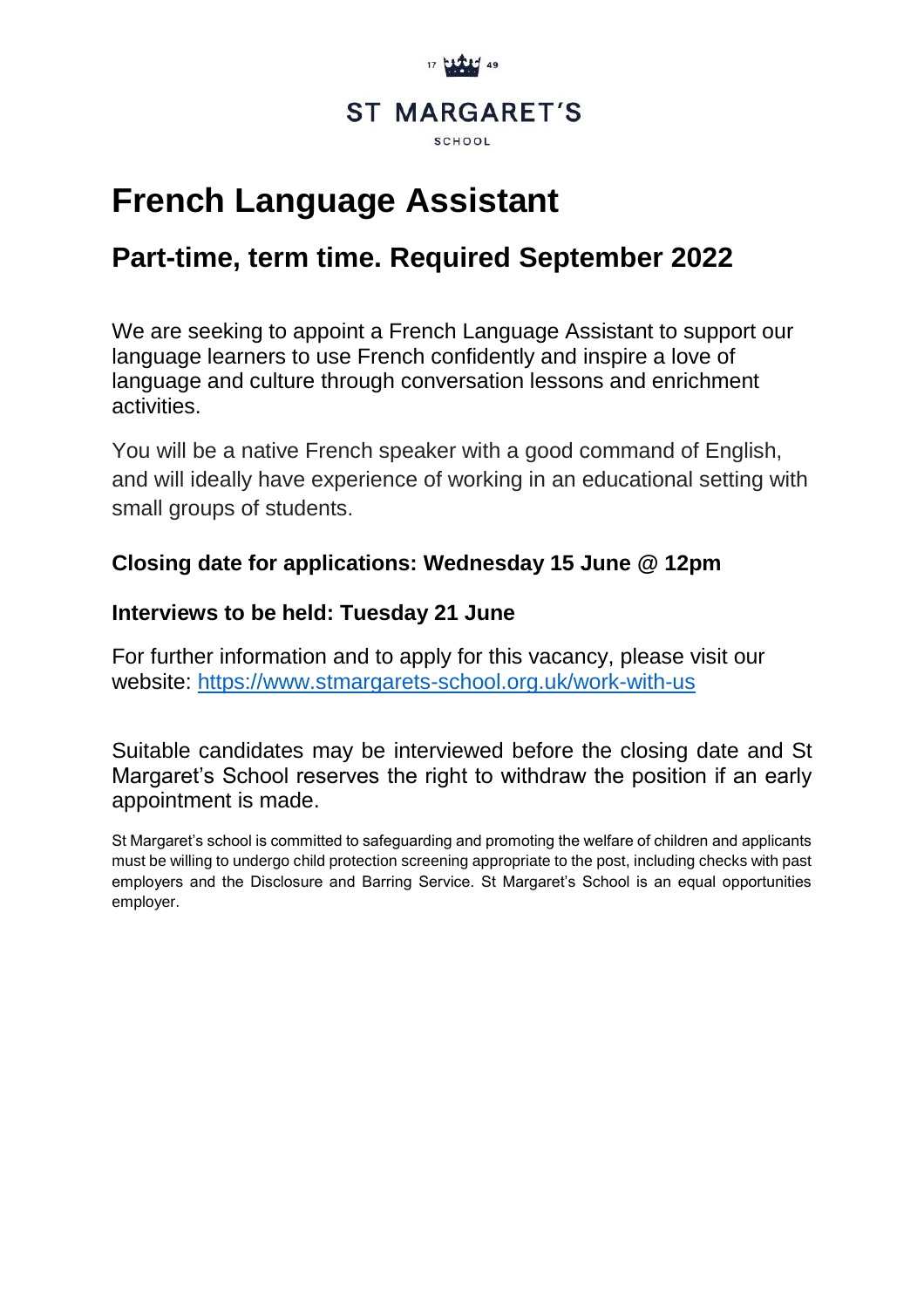

### **French Language Assistant**

#### **Job Description**

#### **Job Purpose:**

The French Assistant's role is primarily to support our language learners to use French confidently and to inspire a love of the language and culture through conversation lessons and enrichment activities.

#### **Main Duties and Responsibilities:**

- To prepare and conduct conversation sessions with individual pupils and small groups at GCSE and A-level to develop confidence in communicating in French
- To source and prepare a variety of material for use in conversation lessons, reinforcing topic vocabulary and grammatical structures covered in class and encouraging pupils to be adventurous with language.
- To play a key role in the Little Linguists Programme, teaching French through stories, songs and games to children in the Nursery, Pre-Reception and Reception classes.
- To support the teachers in the Modern Languages Department with the running of whole school events such as European Day of Languages; preparing entries for national language competitions and leading enrichment activities.
- To assess and record the progress of pupils, reporting to the class teacher and Head of Modern Languages.

This job description will be reviewed annually and may be subject to amendment or modification at any time after consultation with the post holder. It is not a comprehensive statement of procedures and tasks, but sets out the main expectations of the School in relation to the post holder's professional responsibilities and duties.